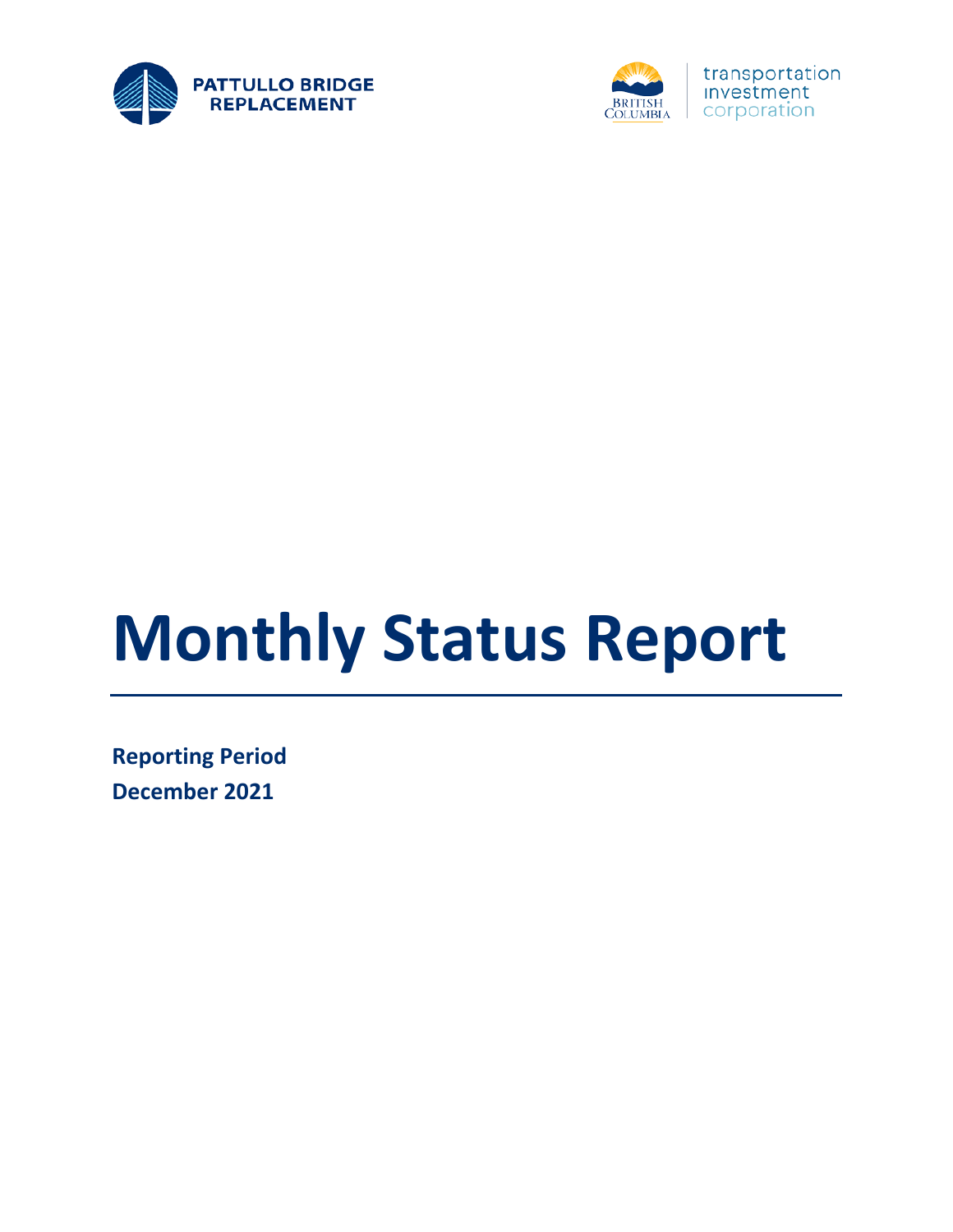### **1. Introduction**

#### **1.1 Project Overview**

The Pattullo Bridge is a key connection between the communities of Surrey and New Westminster.

The new toll-free four-lane bridge will provide important improvements for everyone using the bridge, including people who are driving, cycling, or walking, as well as communities on either side of the bridge.

The new bridge will provide:

- A safer crossing for all bridge users with modern, wider lanes, separated by a centre median barrier
- Dedicated walking and cycling lanes, separated from traffic by a barrier on both sides of the bridge
- Better connections to, from and near the bridge

The new bridge is scheduled to open in 2024. The existing bridge will remain in use until the new bridge is open to traffic. Once the new bridge is open, the existing bridge will be removed.

Additional information and updates about the Project can be found on the Project's website [https://www.pattullobridgereplacement.ca.](https://www.pattullobridgereplacement.ca/)

#### **1.2 Project Delivery**

Transportation Investment Corporation, a provincial Crown corporation, is delivering and overseeing this \$1.377 billion Project. The Project is being delivered under B.C.'s Community Benefits Agreement and the Project workforce is being provided by B.C. Infrastructure Benefits Inc.

The Fraser Crossing Project Corporation (Contractor) has been selected to design and build the new bridge. The Province will own and maintain the new bridge when complete.

The Project represents a significant investment in multi-modal transportation mobility improvements and supports provincial and regional strategies, environmental objectives, and the economic development of transportation services in the region.

#### **1.3 Project Goals**

Measure specific data to confirm the following Project goals and objectives are being met in accordance with the Project's **Performance Measurement Plan:**

- 1. Provide a **structurally sound bridge crossing** to maintain a critical local and regional connection;
- 2. **Improve safety for all users** with modern lane widths, road curvature, centre median barrier and separated pedestrian and cycling lanes; and
- 3. **Improve connectivity, reliability and modal choice** while supporting environmental objectives.

The Project represents a significant investment in multi-modal transportation mobility improvements and supports provincial and regional strategies, environmental objectives, and the economic development of transportation services in the region.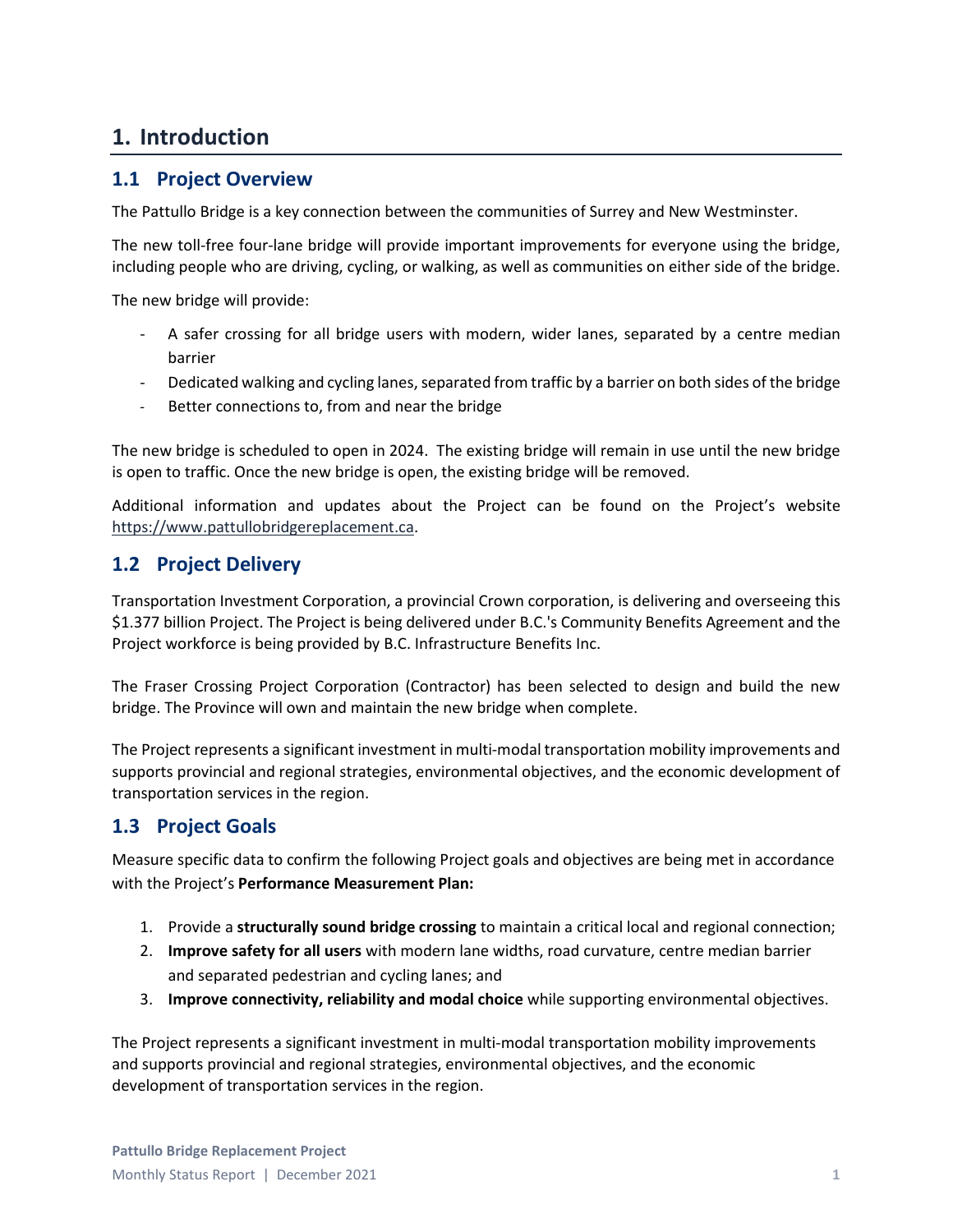# **2. Project Update**

## **2.1 Project Dashboard**

|                         |                                          | <b>Objectives</b>                                                                                                                                                  | <b>Project Status</b>       | <b>Comments</b>                                                                                                                                                                                                                                                                                                                                |
|-------------------------|------------------------------------------|--------------------------------------------------------------------------------------------------------------------------------------------------------------------|-----------------------------|------------------------------------------------------------------------------------------------------------------------------------------------------------------------------------------------------------------------------------------------------------------------------------------------------------------------------------------------|
|                         | <b>Scope</b>                             | Project delivered within the<br>approved scope.                                                                                                                    |                             | The Project includes a new four-lane bridge, improved connections to, from<br>and near the bridge and dedicated walking and cycling lanes and is on track<br>to be delivered within the approved scope.                                                                                                                                        |
|                         | <b>Schedule</b>                          | Project delivered within the<br>approved schedule.                                                                                                                 | $\bullet$                   | Schedule related risks and issues are being monitored, particularly in relation<br>to regulatory authorizations required for in-river works and on-site<br>investigative work.                                                                                                                                                                 |
|                         | <b>Budget</b>                            | Project delivered within the<br>approved budget of \$1.377<br>billion.                                                                                             |                             | Project spending for the month of December 2021 was \$12.1 million.<br>Total Project spending to date is \$419.1 million; the Project is forecast to be<br>delivered within budget.                                                                                                                                                            |
| <b>Project Delivery</b> | <b>Safety</b>                            | Ensure that Project work is<br>performed safely and in<br>compliance with all<br>applicable safety<br>regulations, and in<br>accordance with<br>government policy. |                             | The health and safety plan for the Project work is in place. The plan includes<br>specific COVID-19 protocols.<br>Five Site Safety Inspections were conducted in the month.<br>Lost Time Injury Frequency Rate (LTIFR) for the Project is 0.34. The average<br>Injury Rate for Heavy Construction from 2011 to 2020 is 2.98 per<br>WorkSafeBC. |
|                         | <b>Quality</b>                           | Implement an effective<br><b>Quality Management</b><br>System.                                                                                                     |                             | Continued testing and monitoring of the Structural Steel fabrication;<br>including steel coupon testing. Results to date have shown the steel to be of<br>acceptable quality.                                                                                                                                                                  |
|                         | <b>Environmental</b>                     | Ensure our work is<br>performed in an<br>environmentally responsible<br>manner.                                                                                    | $\mathcal{L}^{\mathcal{L}}$ | Fisheries Act Authorization (FAA) amendment was granted by the<br>Department of Fisheries and Oceans Canada (DFO) for proposed north bank<br>works (New Westminster).<br>Three environmental site inspections were conducted in the month.                                                                                                     |
|                         | <b>Archaeology</b>                       | Ensure the work is<br>performed in a manner that<br>meets the standards of the<br>Heritage Conservation Act.                                                       |                             | Continued to advance the archaeological field program in collaboration with<br>Indigenous groups.<br>Pier S5 progressed to near completion; to be handed over to the Contractor<br>to allow for piling to begin once complete.                                                                                                                 |
|                         | <b>Design and</b><br><b>Construction</b> | Provide design and technical<br>oversight, coordinate and<br>manage activities on site and<br>conduct compliance reviews.                                          | $\bullet$                   | Piling work continued in-river at Pier S1 and at the Pier S1 Trestle and on-<br>land at Pier S7.<br>Preparation began for an additional hydraulic model test.                                                                                                                                                                                  |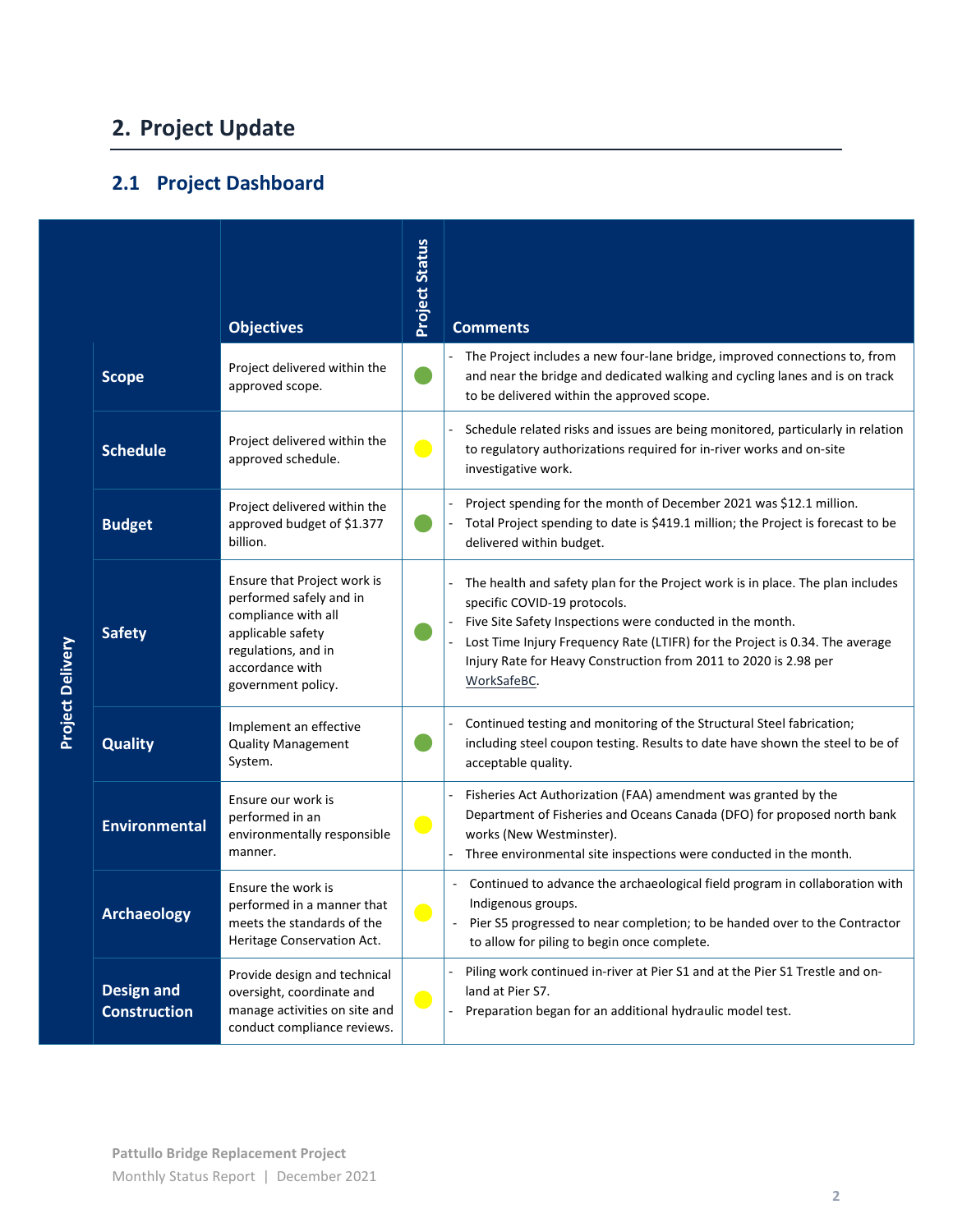|                       |                                                              | <b>Objectives</b>                                                                                                                              | <b>Project Status</b> | <b>Comments</b>                                                                                                                                                         |
|-----------------------|--------------------------------------------------------------|------------------------------------------------------------------------------------------------------------------------------------------------|-----------------------|-------------------------------------------------------------------------------------------------------------------------------------------------------------------------|
|                       | <b>Community</b><br><b>Benefits</b>                          | Work collaboratively with BC<br>Infrastructure Benefits Inc.<br>(BCIB) to successfully<br>implement the Community<br>Benefits Agreement (CBA). | $\bullet$             | Continued collaboration with BCIB on labour force requirements                                                                                                          |
|                       | <b>Indigenous</b><br><b>Groups</b>                           | Continue to build and<br>maintain a positive<br>collaborative working<br>relationship.                                                         | $\bullet$             | Project Team continues to engage with the Identified Indigenous Groups in<br>relation to Project permitting and opportunities.                                          |
| Partners/Stakeholders | <b>Third Parties</b>                                         | Continue to build and<br>maintain positive<br>relationships and secure<br>agreements with Project<br>partners and other third<br>parties.      | $\bullet$             | Continued handover/transfer agreement discussions regarding the existing<br>bridge with TransLink.<br>Continued agreement discussions with TELUS and railway companies. |
|                       | <b>Public and</b><br><b>Stakeholder</b><br><b>Engagement</b> | Continue to build and<br>maintain positive<br>relationships with the<br>community and other<br>stakeholders.                                   |                       | Presented a Project update to the Victoria Hill and Ginger Drive Residents<br>Association in New Westminster.                                                           |

| <b>Status</b> | <b>Description</b>                                                             |
|---------------|--------------------------------------------------------------------------------|
|               | Managing critical issues, negotiating resolution; action required immediately  |
|               | Managing some issues, negotiating resolution; action required in the near term |
|               | Stay the Course - no action required                                           |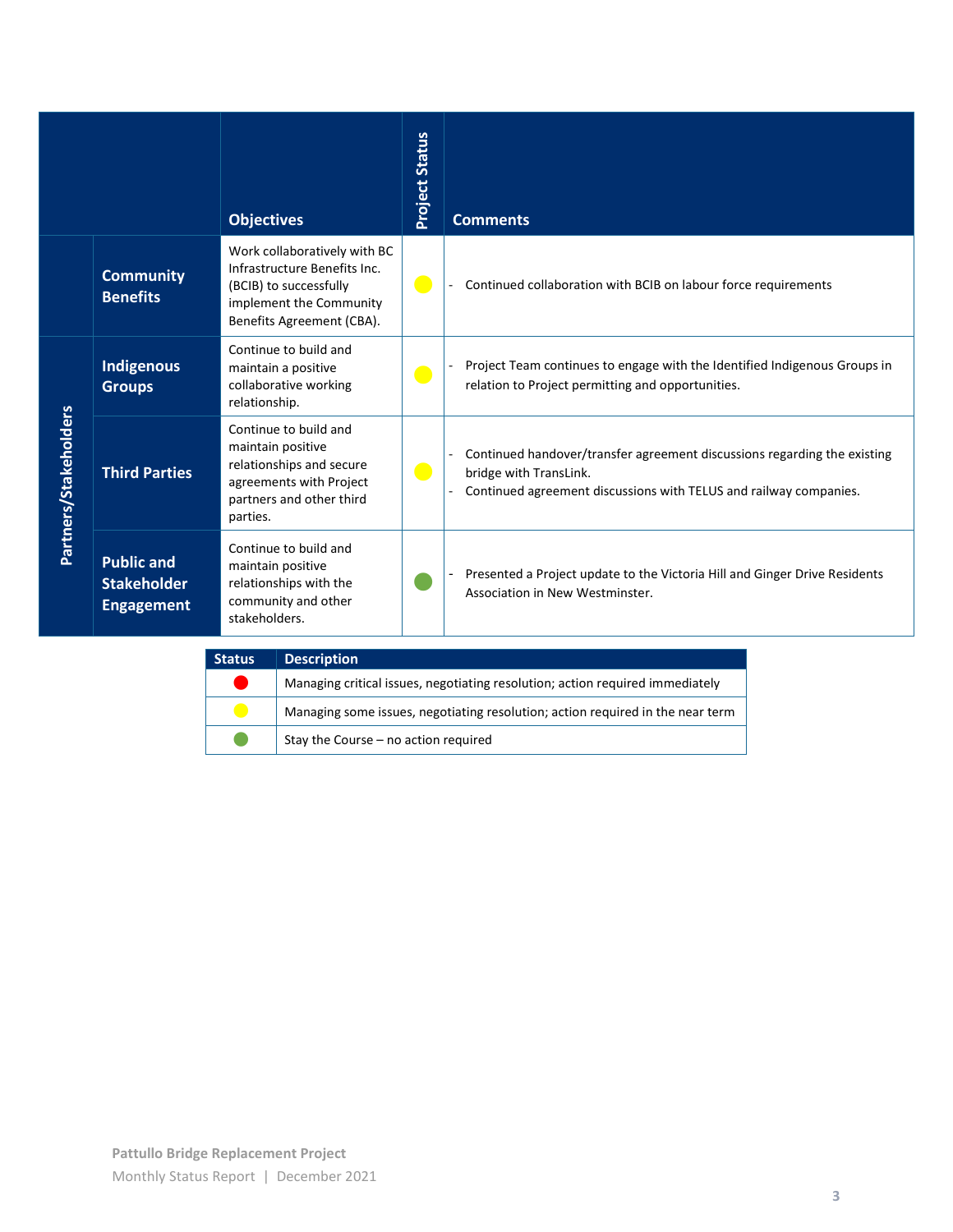# **3. Project Documents and Achievements to Date**

| <b>Project Planning</b><br>and Development | Completion of three phases of public consultation (2013-2016)<br>Executed Design-Build-Finance Agreement (February 2020)<br>Project Overview Report (May 2020)<br>Project Report (July 2020)                                                                                                                                                                                                                                                                                                                                                                                                                                                                                                                                                                               |
|--------------------------------------------|----------------------------------------------------------------------------------------------------------------------------------------------------------------------------------------------------------------------------------------------------------------------------------------------------------------------------------------------------------------------------------------------------------------------------------------------------------------------------------------------------------------------------------------------------------------------------------------------------------------------------------------------------------------------------------------------------------------------------------------------------------------------------|
| <b>Environmental</b>                       | EAO Environmental Assessment Certificate (EAC) (April 2019)<br>Port and Environmental Review (PER) Permit (May 2019)<br>Canadian Navigable Waters Act Approval (November 2020)<br>Water Sustainability Act (WSA) Change Approval (November 2020)<br>Water Sustainability Act Short Term Use Approval (December 2020)<br>Fisheries Act Authorization (February 2021)                                                                                                                                                                                                                                                                                                                                                                                                        |
| <b>Community</b><br><b>Benefits</b>        | Community Benefits Agreement (July 2018)<br>$\overline{\phantom{a}}$<br>BCIB Health and Safety Program (May 2019)<br>BCIB-AIRCC Enabling Agreement Executed (May 2019)<br>$\overline{\phantom{a}}$<br>BCIB-Contractor Agreement Executed (February 2020)<br>$\overline{\phantom{a}}$<br>BCIB-Subcontractor Agreement Executed (February 2020)<br>$\overline{\phantom{a}}$                                                                                                                                                                                                                                                                                                                                                                                                  |
| <b>Third Parties</b>                       | CN Master Use Agreement (May 2019)<br>City of Surrey Municipal Agreement (September 2019)<br>$\overline{\phantom{a}}$<br>City of New Westminster Municipal Agreement (September 2019)<br>Metro Vancouver Accommodation Agreement (December 2019)<br>Construction and land licenses acquired from Vancouver Fraser Port<br>Authority (VFPA); VFPA demolition license finalized (December 2019)<br>CP Grade Separation Construction Agreement (January 2020)<br>Shaw Telecommunications Facilities Relocation Agreement (March 2020)<br>$\overline{\phantom{a}}$<br>Zayo Telecommunications Facilities Relocation Agreement (March 2020)<br>CP Overpass Crossing and Maintenance Agreement (December 2020)<br>TransLink Consent Agreement for in-river works (December 2020) |
|                                            |                                                                                                                                                                                                                                                                                                                                                                                                                                                                                                                                                                                                                                                                                                                                                                            |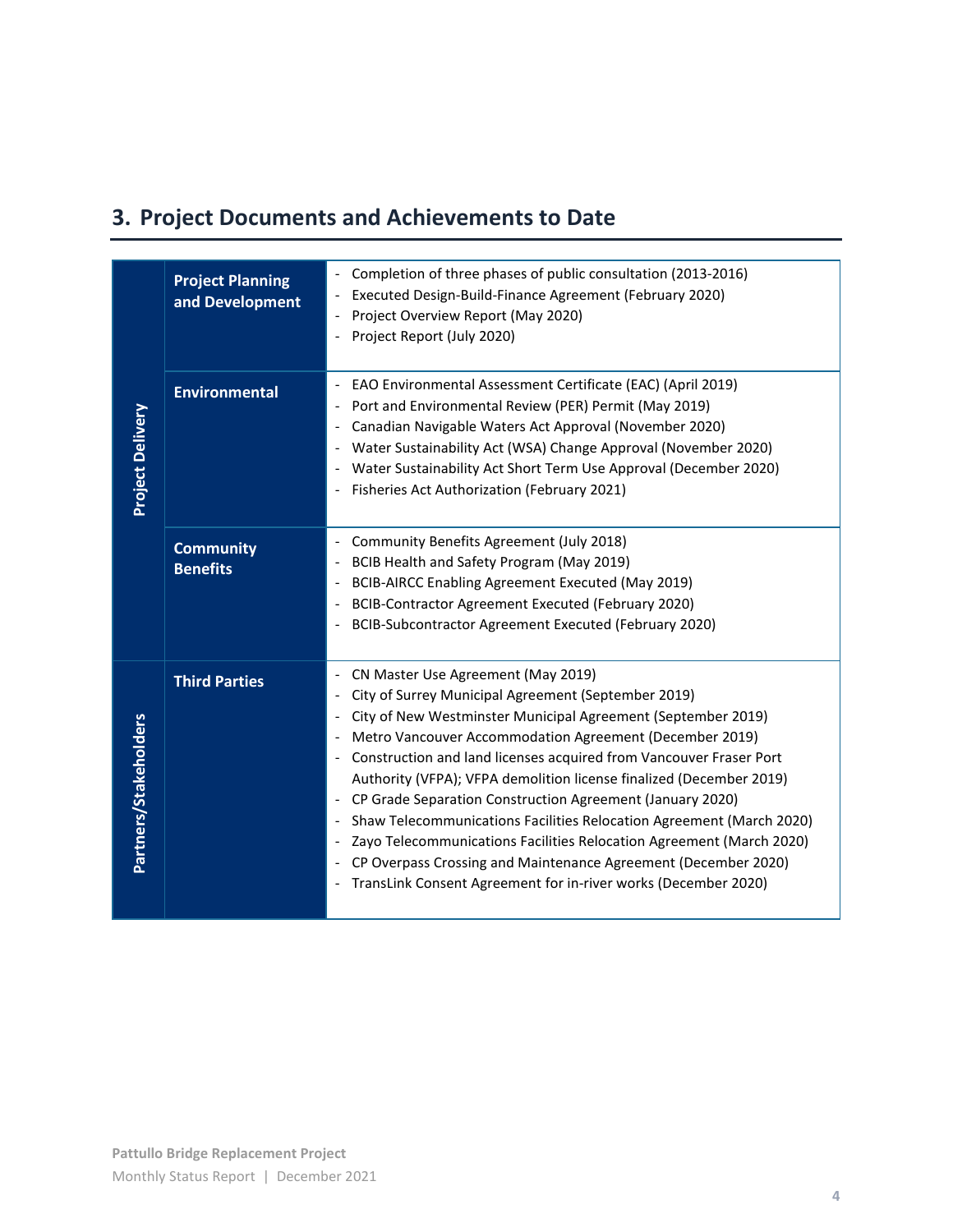# **4. November Highlights and Three Month Lookahead**

## **4.1 Safety**

| Scope:                               | Establish Occupational Health and Safety (OH&S) Project delivery objectives and<br>$\overline{\phantom{a}}$<br>performance measures.<br>Manage Project OH&S activities.<br>Monitor relevant OH&S performance metrics.<br>$\overline{\phantom{a}}$<br>Ensure the Project complies with relevant WorkSafeBC regulations and government<br>$\overline{\phantom{a}}$<br>requirements.                                                                                                 |
|--------------------------------------|-----------------------------------------------------------------------------------------------------------------------------------------------------------------------------------------------------------------------------------------------------------------------------------------------------------------------------------------------------------------------------------------------------------------------------------------------------------------------------------|
| <b>Monthly</b><br><b>Highlights:</b> | Continued to receive health and safety updates and incident reports from BCIB and the<br>$\overline{\phantom{a}}$<br>Contractor.<br>15 incidents were documented in the health and safety log for the month. All of the<br>$\overline{\phantom{a}}$<br>incidents were deemed minor, and none resulted in lost time due to injury. Lost Time<br>Injury Frequency Rate (LTIFR) for the Project is 0.34 which is less than the WorkSafeBC<br>average of 2.98 for heavy construction. |
| <b>Three Month</b><br>Lookahead:     | Update Safe Work Plans and Safe Job Procedures as required.<br>$\blacksquare$<br>Deliver training on the Job Hazard Assessment and Risk Mitigation Plan for all Project Team<br>$\overline{\phantom{a}}$<br>members.<br>Conduct OH&S audits as and when required.<br>$\overline{\phantom{a}}$                                                                                                                                                                                     |

#### **4.2 Quality**

| Scope:                               | Establish quality management Project objectives and performance measures.<br>$\overline{\phantom{0}}$<br>Manage Project quality management activities.<br>Monitor relevant quality management performance metrics.<br>-                                                                                                                                                           |
|--------------------------------------|-----------------------------------------------------------------------------------------------------------------------------------------------------------------------------------------------------------------------------------------------------------------------------------------------------------------------------------------------------------------------------------|
| <b>Monthly</b><br><b>Highlights:</b> | Continued structural steel pre-fabrication activities, including steel coupon cutting and<br>testing.<br>11 new Non-Compliance Reports (NCR) were generated in the month. Eight relate to<br>$\overline{\phantom{a}}$<br>process and procedure and three to environmental issues.                                                                                                 |
| <b>Three Month</b><br>Lookahead:     | Structural steel milling to commence following completion of verification tests and<br>$ \,$<br>finalization of shop drawings.<br>Continue steel fabrication quality monitoring, and surveillance auditing and initiate<br>$\blacksquare$<br>inspections as required.<br>Ongoing planning for upcoming structural steel milling.<br>Ongoing review of quality-related submittals. |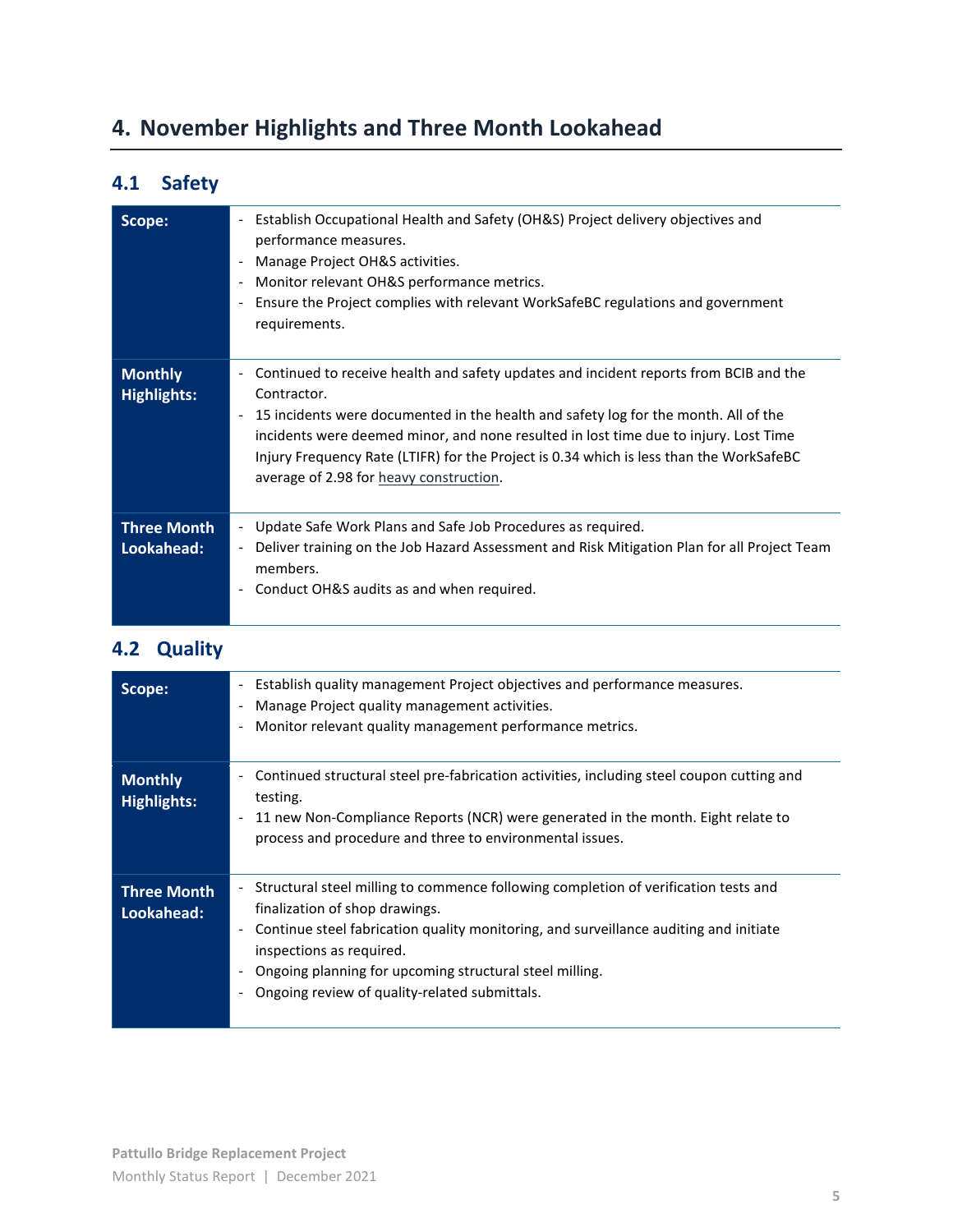#### **4.3 Environmental**

| Scope:                               | Manage follow-up and compliance actions required under the Environmental Assessment<br>Certificate (EAC) and the Port and Environmental Review (PER) permit.<br>Liaise with regulators on matters related to EAC and PER permit conditions and<br>$\overline{\phantom{a}}$<br>commitments made through the environmental assessment process.<br>Oversee outstanding environmental permits and associated environmental studies,<br>$\blacksquare$<br>monitoring, and compliance processes.<br>Support the Technical Heritage Committee and archaeology investigation program.<br>$\overline{\phantom{a}}$                                                                                                                                                                                                                                                                                                                                                                                                                                                                                                                                                                                                                                |
|--------------------------------------|------------------------------------------------------------------------------------------------------------------------------------------------------------------------------------------------------------------------------------------------------------------------------------------------------------------------------------------------------------------------------------------------------------------------------------------------------------------------------------------------------------------------------------------------------------------------------------------------------------------------------------------------------------------------------------------------------------------------------------------------------------------------------------------------------------------------------------------------------------------------------------------------------------------------------------------------------------------------------------------------------------------------------------------------------------------------------------------------------------------------------------------------------------------------------------------------------------------------------------------|
| <b>Monthly</b><br><b>Highlights:</b> | FAA amendment for proposed north bank scour protection was approved by the DFO.<br>WSA permit amendment for short term use is under review by the Ministry of Forests,<br>Lands, Natural Resource Operations & Rural Development.<br>Ongoing discussions between the Contractor, VFPA, EAO and the Province on the<br>$\blacksquare$<br>Independent Environmental Monitor.<br>19 Environmental Incident Reports were issued in December of which nine were deemed<br>minor. Eight of the incidents were in relation to exceedances of the underwater noise<br>threshold requirements. In all cases, work was immediately halted and a scan of the area<br>was undertaken to look for evidence of fish or marine mammals in distress (none were<br>observed). One incident was in relation to the release of turbid or high pH water after<br>prolonged heavy rain. In response enhanced mitigation measures were implemented<br>including installing rock to help stabilize the bank and the building of a containment pond.<br>One additional incident was in relation to a fluid sheen observed on the surface of the<br>Fraser River. Absorbent booms were immediately deployed to contain and clean up any<br>potential fluid spill. |
| <b>Three Month</b><br>Lookahead:     | Continue to liaise with regulators on follow-up actions and commitments arising from the<br>$\sim$<br>required Project permits and approvals.<br>Continue working with the Contractor and third-party experts to monitor underwater<br>$\sim$<br>noise during in-river works.<br>Receive WSA permit amendment.                                                                                                                                                                                                                                                                                                                                                                                                                                                                                                                                                                                                                                                                                                                                                                                                                                                                                                                           |

## **4.4 Archaeology**

| Scope:                               | Managing, directing, and undertaking all archaeological work, including Archaeology<br>$\overline{\phantom{a}}$<br>Impact Assessment (AIA), Systematic Data Recovery (SDR), and archaeological monitoring.<br>Support the Technical Heritage Committee and archaeology investigation program.<br>$\qquad \qquad \blacksquare$<br>Responding to chance archaeological or heritage finds. |
|--------------------------------------|-----------------------------------------------------------------------------------------------------------------------------------------------------------------------------------------------------------------------------------------------------------------------------------------------------------------------------------------------------------------------------------------|
| <b>Monthly</b><br><b>Highlights:</b> | Continued archaeological investigations at pier locations in Surrey and New Westminster.<br>-<br>Pier S5 was progressed to near completion. Expected handover to the Contractor in<br>January 2022.                                                                                                                                                                                     |
| <b>Three Month</b><br>Lookahead:     | Continue archaeological monitoring and archaeological investigations.<br>$\overline{\phantom{a}}$                                                                                                                                                                                                                                                                                       |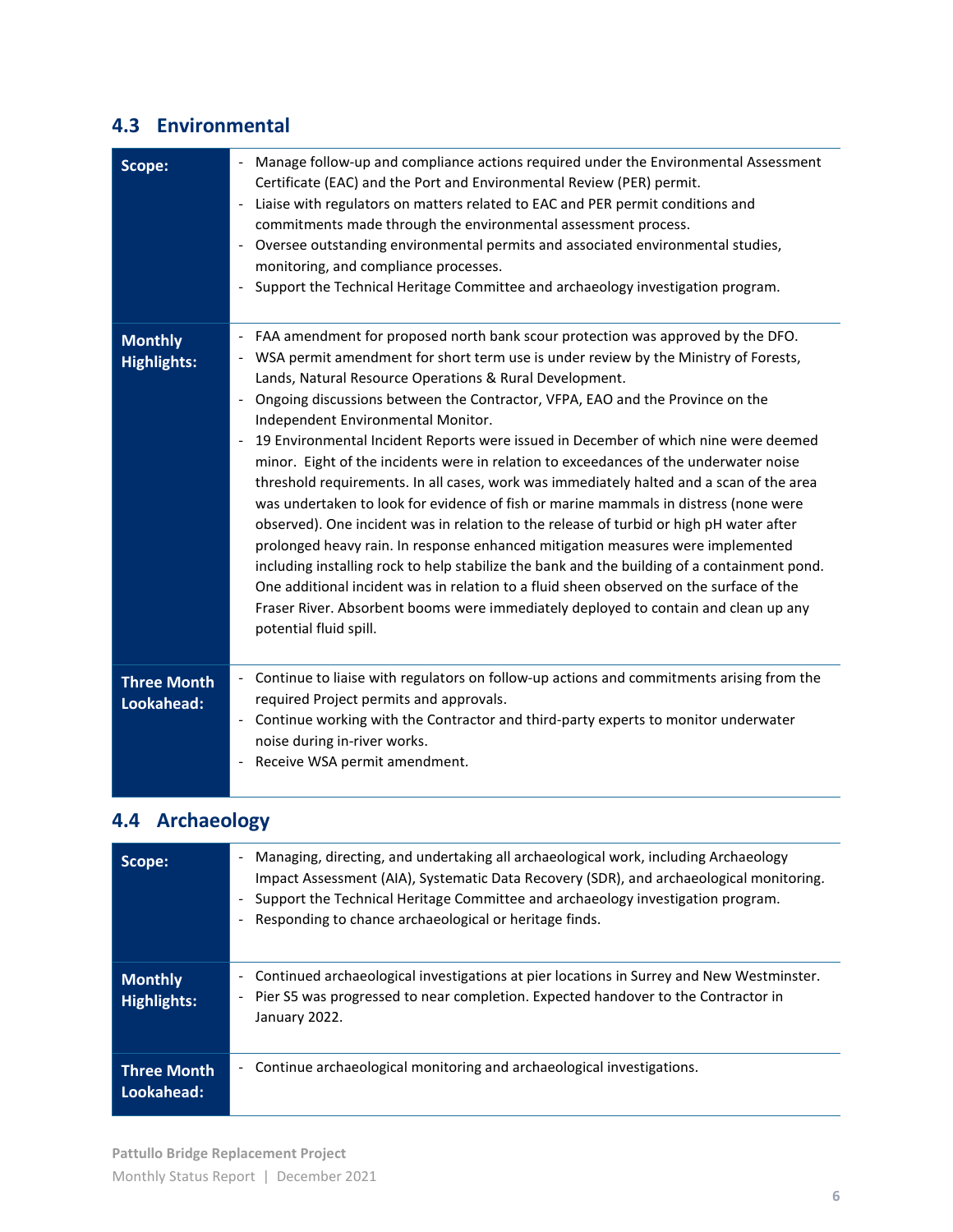- Continue to liaise with regulators on follow-up actions and commitments from required Project permits and approvals.

#### **4.5 Design and Construction**

| Scope:                               | Travel demand forecasting, traffic operations modelling, traffic data collection, and other<br>$\overline{\phantom{a}}$<br>related engineering services in support of the Project.<br>Review the final bridge design including roadways, associated structures, drainage, and<br>utilities.<br>Compliance reviews during construction.<br>Provide oversight of Contractor on-site activities throughout the Project's lifecycle.<br>Management of the Project's schedule, scope and progress.                                                                            |
|--------------------------------------|--------------------------------------------------------------------------------------------------------------------------------------------------------------------------------------------------------------------------------------------------------------------------------------------------------------------------------------------------------------------------------------------------------------------------------------------------------------------------------------------------------------------------------------------------------------------------|
| <b>Monthly</b><br><b>Highlights:</b> | Project team reviewed designs for drainage, pavement markings, signage design, and<br>lighting protection and grounding.<br>Preparation underway for an additional hydraulic model test.<br>Continued review of the wind tunnel testing results.<br>Discussions are ongoing re: proposed ground improvements and additional scour<br>protection in the Project area.<br>Continued In-river piling work at Pier S1 and on-land at Pier S7.<br>$\overline{\phantom{a}}$<br>Continued work at Pier N3 in New Westminster.<br>Continued daily site monitoring and reporting. |
| <b>Three Month</b><br>Lookahead:     | Complete monthly riverbed monitoring surveys.<br>$\overline{\phantom{a}}$<br>Complete additional physical hydraulic model test runs as required.<br>$\overline{\phantom{0}}$<br>Complete in-river pilling.<br>Finalize review of wind tunnel testing results.                                                                                                                                                                                                                                                                                                            |

## **4.6 Indigenous Groups**

| Scope:                           | Consultation and engagement with the Identified Indigenous Groups (IIGs) as set out in the<br>$\overline{\phantom{0}}$<br>EAC.<br>Engagement with Indigenous groups on Project opportunities and benefits including<br>project benefit agreements and contracting opportunities.                   |
|----------------------------------|----------------------------------------------------------------------------------------------------------------------------------------------------------------------------------------------------------------------------------------------------------------------------------------------------|
| <b>Monthly</b><br>Highlights:    | One Technical Heritage Committee (THC) meeting was held in December with Indigenous<br>Groups.<br>9 out of 10 project agreements signed with IIGs.<br>$\overline{\phantom{0}}$<br>Indigenous Art and Cultural Recognition (IACR) art and artist selection process underway.                        |
| <b>Three Month</b><br>Lookahead: | Continue meetings with the THC.<br>$\sim$<br>Continue meetings with the Indigenous Marine Users Group.<br>Continue to facilitate meetings between Indigenous groups and the Project.<br>$\overline{\phantom{0}}$<br>Progress IACR opportunities including finalizing the art and artist selection. |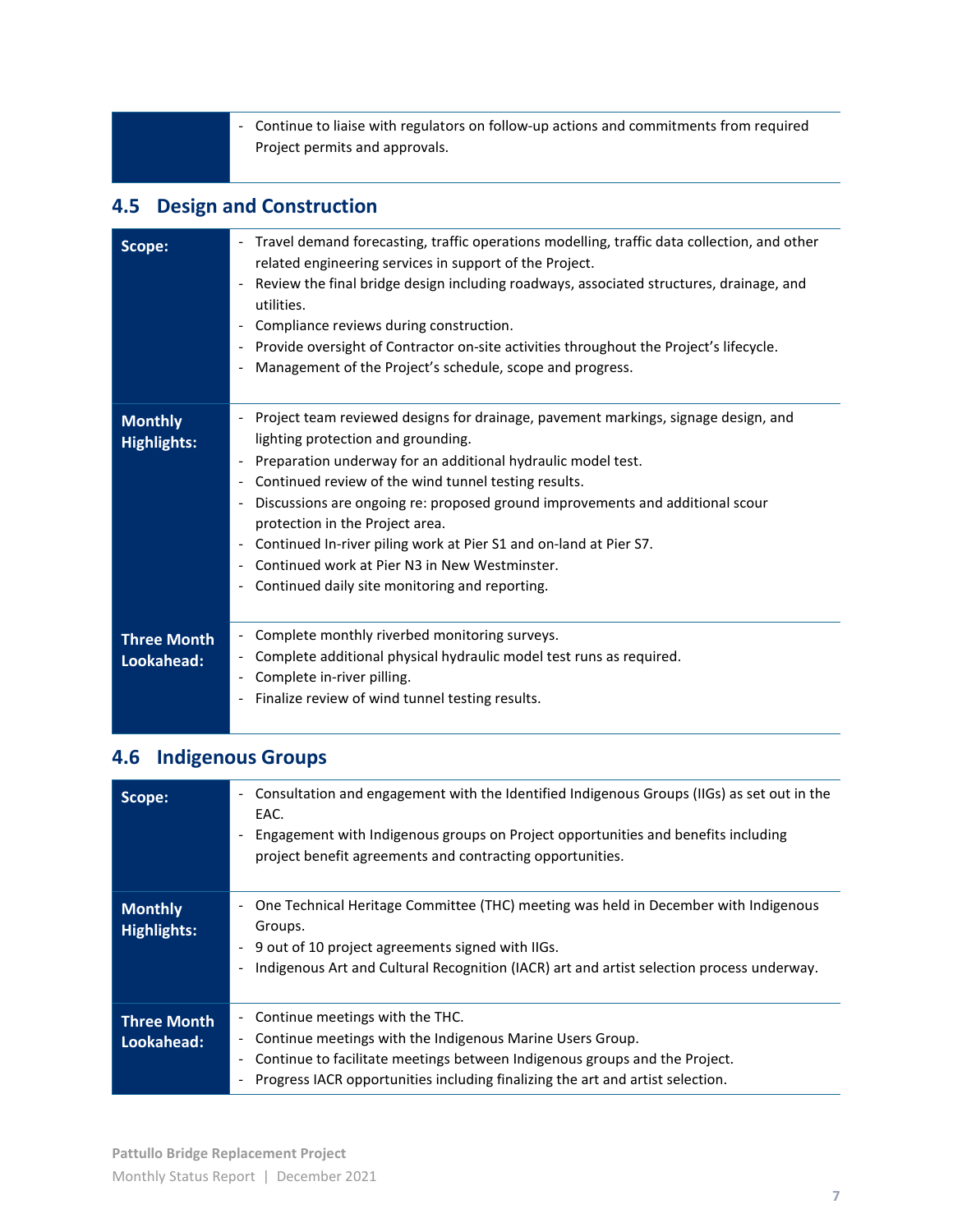#### **4.7 Third Parties**

| Scope:                               | Engage with Municipalities (City of New Westminster and City of Surrey) for the Project<br>implementation phase.<br>Municipal Agreements.<br>Railway Construction and Crossing Agreements.<br>Utility Agreements.<br>TransLink Agreement.                                                                                                                                                                                                                                                |
|--------------------------------------|------------------------------------------------------------------------------------------------------------------------------------------------------------------------------------------------------------------------------------------------------------------------------------------------------------------------------------------------------------------------------------------------------------------------------------------------------------------------------------------|
| <b>Monthly</b><br><b>Highlights:</b> | Continued meeting weekly with the City of Surrey and City of New Westminster.<br>Coordinated comments from the municipalities back to the Contractor on specific aspects<br>-<br>of the Project's design including those on urban integration, traffic management, utility<br>design, and roadway alignments.<br>Continued agreement discussions with TELUS and railway companies.<br>Handover/transfer agreement discussions regarding the existing bridge with TransLink<br>continued. |
| Three Month<br>Lookahead:            | Continue to engage with municipalities on the Project's design.<br>Ξ.<br>Continue to work with railways, TELUS and TransLink to finalize agreements.<br>۰<br>Continue coordination with FortisBC regarding the Pattullo Gas Line Replacement.                                                                                                                                                                                                                                            |

# **4.8 Public and Stakeholder Engagement**

| Scope:                               | Manage ongoing public and stakeholder communications and engagement.                                                                                                                                                                                                                                                                                                                                                                                                                                                                                                                                                                                                                                    |
|--------------------------------------|---------------------------------------------------------------------------------------------------------------------------------------------------------------------------------------------------------------------------------------------------------------------------------------------------------------------------------------------------------------------------------------------------------------------------------------------------------------------------------------------------------------------------------------------------------------------------------------------------------------------------------------------------------------------------------------------------------|
| <b>Monthly</b><br><b>Highlights:</b> | Provided a Project update presentation to the Victoria Hill and Ginger Drive Residents<br>Association in New Westminster.<br>Continued to provide communication updates regarding site activity work including<br>notification distribution to residents, business and stakeholders. Notifications are being<br>posted to website, emailed to local resident and business associations, and sent to the<br>email subscription list.<br>Continued to engage with stakeholders on the Project's design.<br>Provided responses and updates regarding planned construction activities, including<br>$\overline{\phantom{a}}$<br>planned road closures, and the Project's design to interested stakeholders. |
| <b>Three Month</b><br>Lookahead:     | Continue engagement with key stakeholders in New Westminster and Surrey regarding<br>Project designs and construction plans, including with resident groups, HUB Cycling and<br>the Walkers' Caucus.<br>Ongoing management of Project communications, including incident response, enguiry<br>response, Project information sheets and construction notices.<br>Continue to provide project construction activity information via social media platforms.                                                                                                                                                                                                                                               |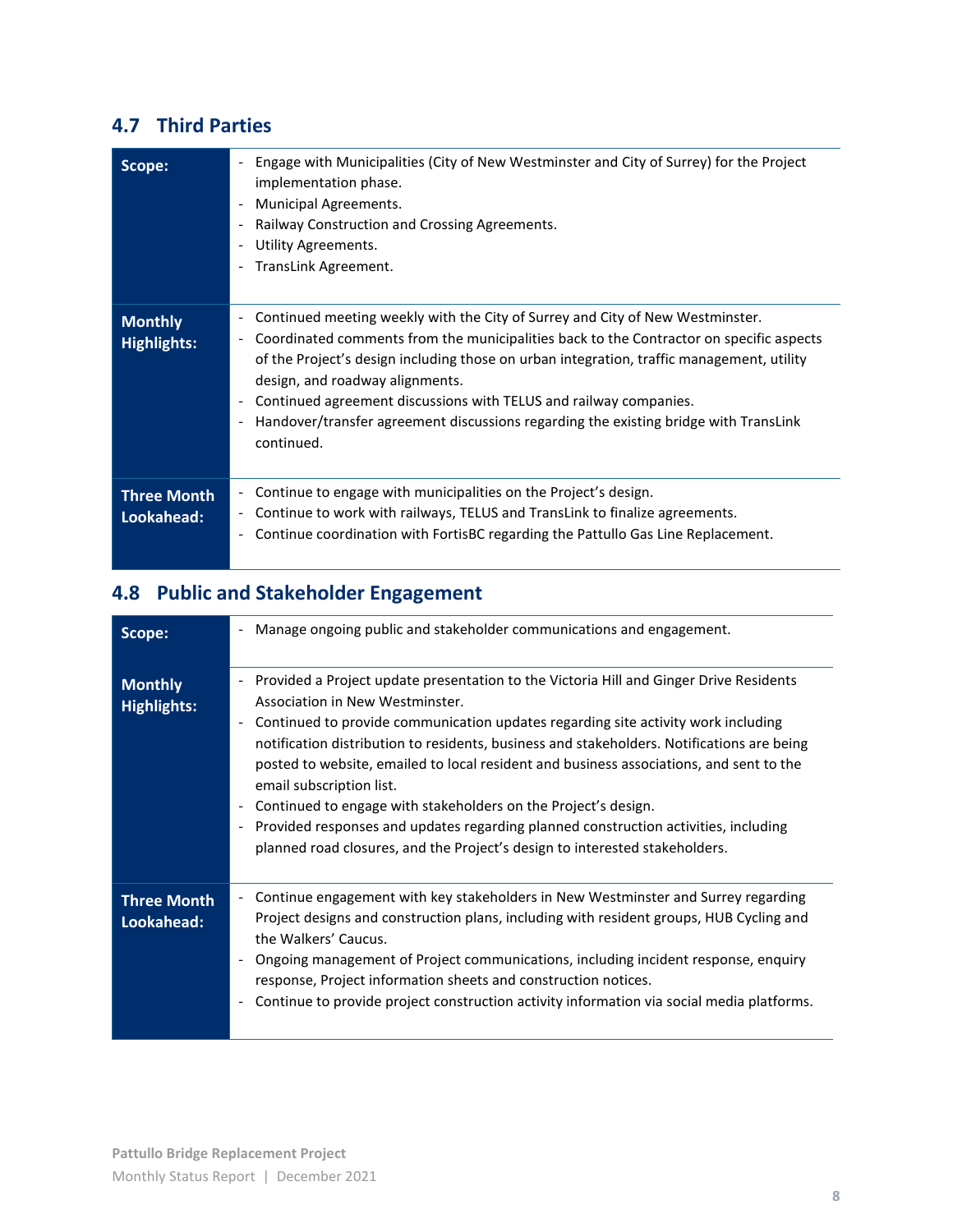### **5. Schedule**

The following schedule depicts deliverables, milestones and associated dates and timelines for the implementation phase of the Project, as well as anticipated construction timelines.

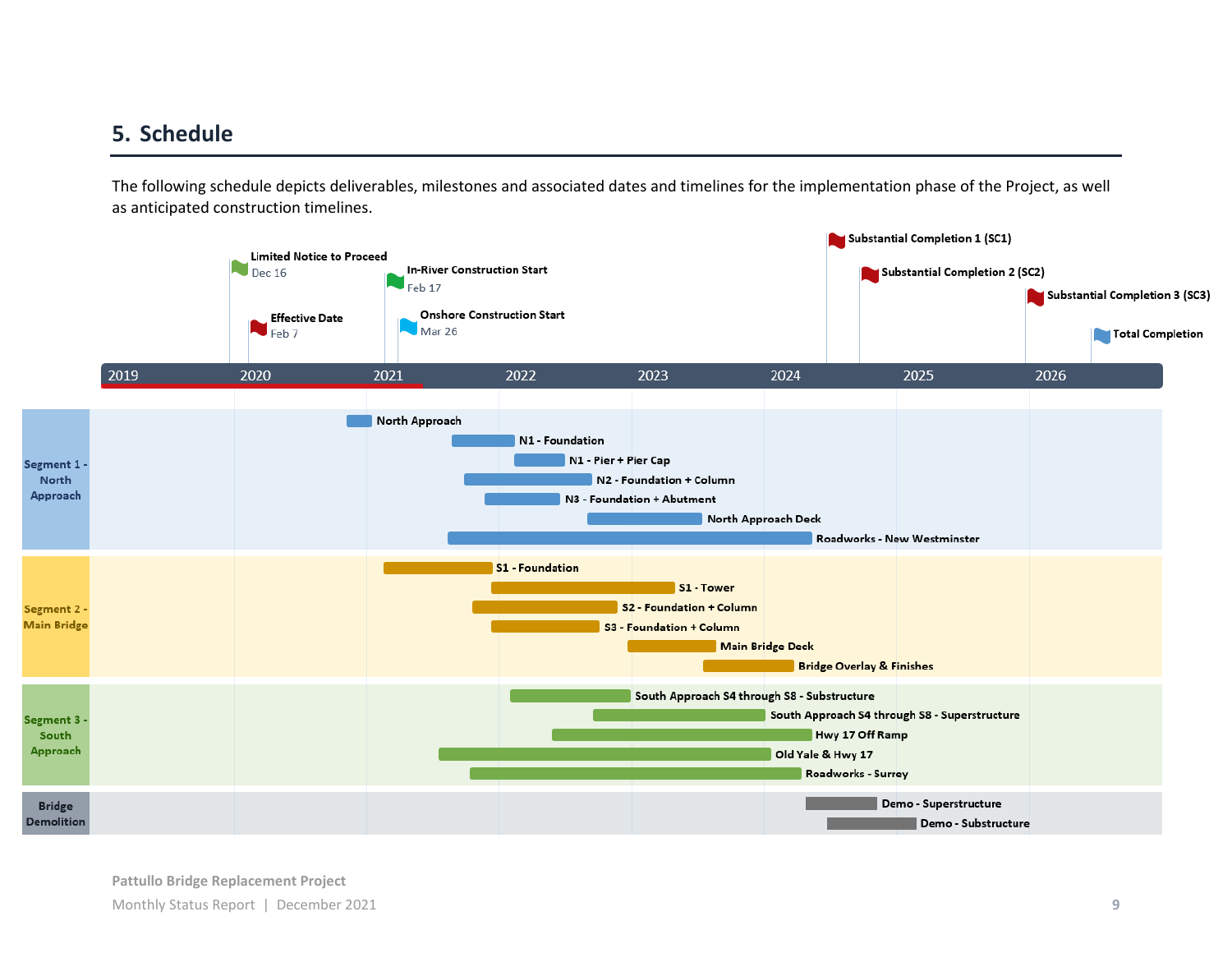# **6. Project Photos**



**FIGURE 1 – PILE INSTALLATION AT PIERS S1 (FRONT) AND S2 (BACK)**